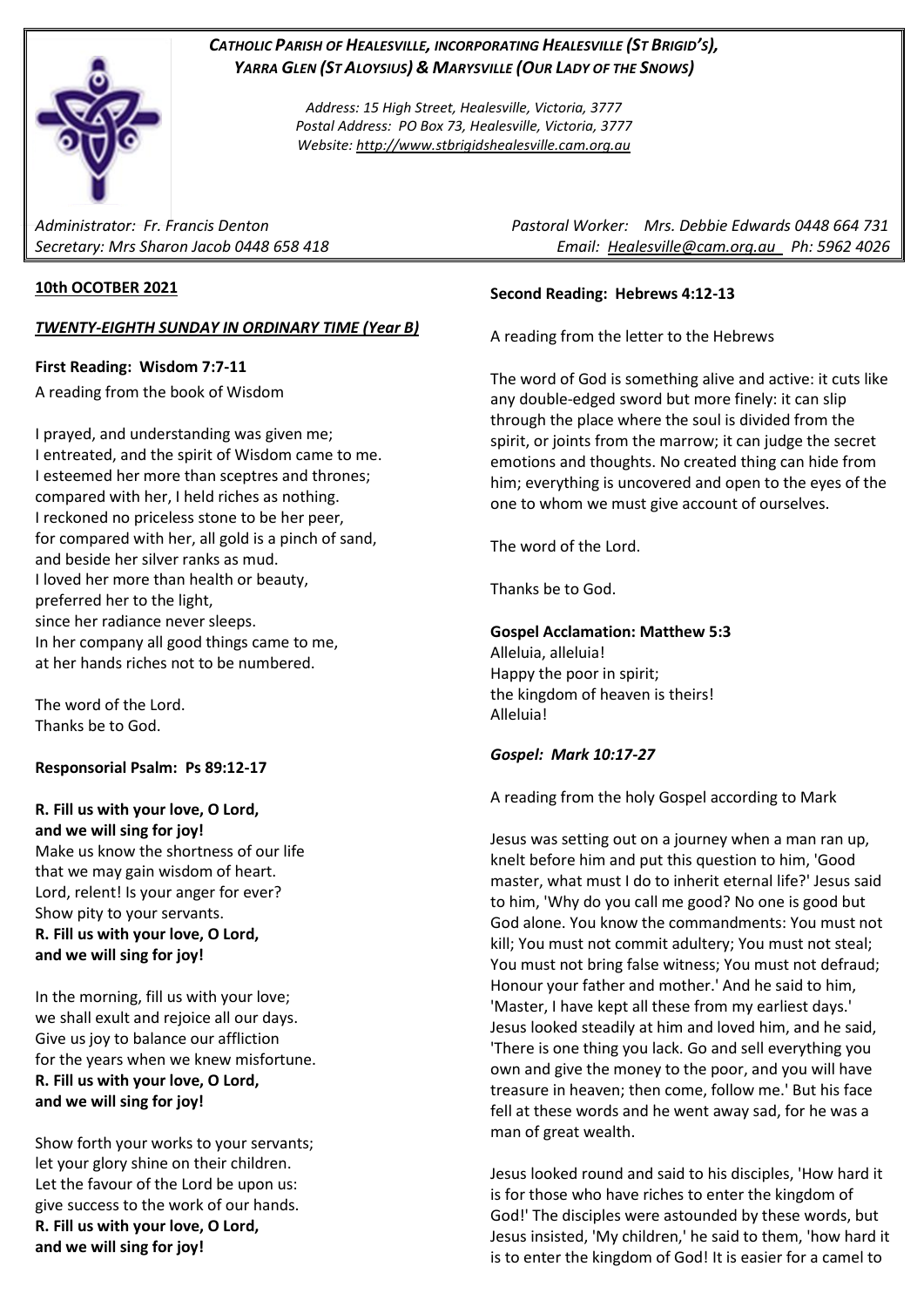pass through the eye of a needle than for a rich man to enter the kingdom of God.' They were more astonished than ever. 'In that case' they said to one another 'who can be saved?' Jesus gazed at them. 'For men' he said 'it is impossible, but not for God: because everything is possible for God.'

The Gospel of the Lord.

Praise to you, Lord Jesus Christ.

**AN ACT OF SPIRITUAL COMMUNION My Jesus, I believe that You are present in the Most Holy Sacrament. I love You above all things, and I desire to receive You into my soul. Since I cannot at this moment receive You sacramentally, come at least spiritually into my heart. I embrace You as if You were already there and unite myself wholly to You. Never permit me to be separated from You.**

**Amen.**



The Parish office is closed during lockdown. Staff are working from home during this time and available by phone Debbie's phone number is 0448 664 731 and

Sharon's is 0448 658 418. Parish email: healesville@cam.org.au

## **Thanksgiving Collection during lockdown 5 th August to 7th October**

## **St Brigid's Healesville**

Thanksgiving: Cash \$365.00 EFT: \$1005.00 Presbytery: \$255.00 Priest Retirement Fund \$60.00

**St Aloysius, Yarra Glen**  Thanksgiving: Cash & Cheque \$230.00 Presbytery: \$80.00

**Our Lady of the Snows, Marysville**  Thanksgiving: \$0.00

The most asked question this week has been how the church will handle the vaccinated V non vaccinated requirements when mass returns. The archdiocese is currently working on a document they hope to have out next week.



*The Three Seers of Fatima: St Jacinta (left), St Francisco (right) and Servant of God, Lucia (centre).*

*"There is no problem, no matter how difficult it is, whether temporal or above all spiritual, in the personal life of each one of us, of our families ... that cannot be solved by the Rosary."* (Servant of God, Lucia dos Santos of Fatima)

This month of October is traditionally dedicated in a special way to the rosary. On Thursday of this past week (7<sup>th</sup> October) we celebrated the feast of Our Lady of the Rosary. The Feast of Our Lady of the Rosary is linked to one of the most important military victories in the history of Christendom: the great naval victory of the Battle of Lepanto. Next Wednesday, the 13<sup>th</sup> October will commemorate the anniversary of the miracle of Sun at Fatima – a miracle witnessed by some 70,000 on-lookers. Both of these events in Church history are closely linked to the Rosary. When Our Lady appeared to the three seers, Lucia, Francisco and Jacinta, at Fatima her message was very simple. She called the faithful to prayer and penance, and specifically asked that we pray the rosary daily. Our Lady presented the rosary as the spiritual weapon by which the powers of evil in world would be conquered.

The truth is that the rosary is a prayer that many Catholics struggle with. Tragically, many have never been taught how to pray it. Whenever there is a rosary said before a funeral I can't help but notice that virtually everyone under the age 60 is silent. In many cases it is not their fault: they were never taught. Yet, even among those who know how to pray the rosary, it can become a bit of a trial to pray. Some will roll their eyes and say, 'It's a waste of time: I just don't get anything out of it'.

With an adjustment to our attitude we can rediscover anew the beauty and power of this great prayer. Perhaps the first thing that has to change is our attitude to prayer generally. The cult of mindfulness (or 'therapeutic Deism') has in many ways warped our understanding of prayer. Sometimes we think that the point of prayer is to relax or to feel better about ourselves. The attitude of "*I* don't get anything out of it" suggests that we're probably putting the cart before the horse. The primary motive of prayer can never be about ourselves. Authentic prayer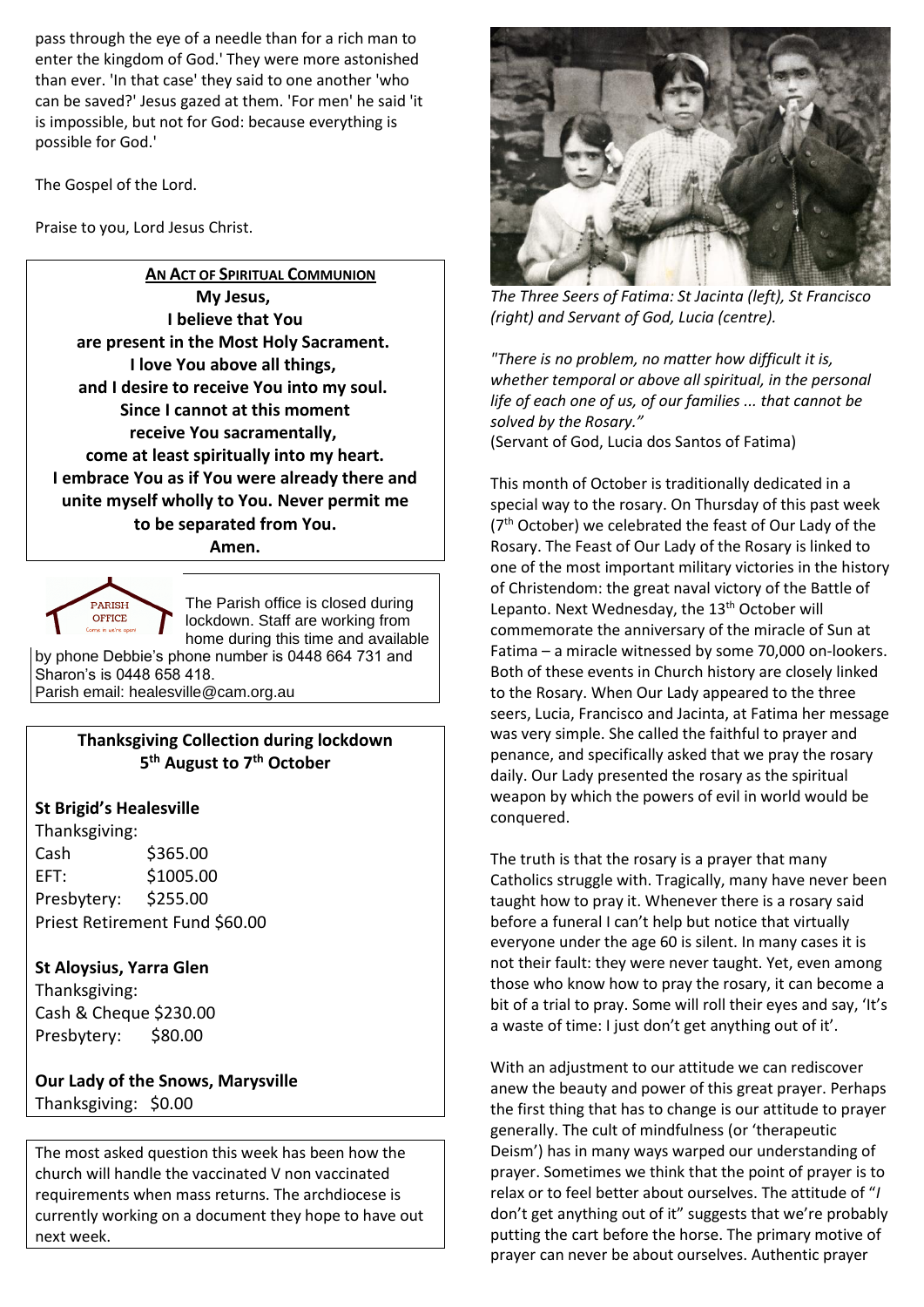flows from our love for God, and the knowledge that we have a real, living, personal relationship with God. The desire to pray is prompted by our longing to speak to God and his beloved saints, to spend time with them. Love of God, not love of self, is the correct motive behind our spiritual aspirations.

So why pray the rosary? Here are seven solid reasons to persevere with the rosary, or indeed to take it up again:

#### 1. The rosary is easy.

Anyone can pray the rosary. Even small children can memorise the prayers. Because the rosary has a clear structure and is repetitive even beginners can pick it up very quickly. Despite its simplicity the rosary has nonetheless nourished the prayer lives of the most advanced saints and mystics. Pope St John Paul II called the rosary his favourite prayer.

#### 2. The rosary is flexible.

The rosary can be prayed by anyone, anywhere, at any time: kneeling in a church, sitting by a window, whilst going for a walk, or lying on a sick bed. I've personally prayed many rosaries on a plane about 35,000 feet in the air! The rosary can be prayed aloud or silently, alone or in groups, and in any language. Everyone can find a way to pray the rosary that works for him/her according to their circumstances. It can even be prayed during lockdowns!

#### 3. The rosary is scriptural

The rosary is composed of prayers rooted in scripture and tradition. The aptly named 'Apostles' Creed' goes back to the apostolic period. The 'Our Father' comes straight out of the sermon on the Mount (Mt 6:9-13). The 'Hail Mary' is drawn from the infancy narrative of Luke's Gospel (Lk 1:28; 1:42). The 'Glory Be' is an ancient doxology (prayer of glorifying God) formulated in the first centuries after the pattern found in many of St Paul's letters. Moreover, the mysteries of the rosary give us an opportunity to meditate on the life of Christ as recorded in the scriptures. A prayer life centred on the rosary is a spiritual house built on solid rock.

#### 4. The Rosary is meditative.

Lots of people struggle to find space to clear their heads. We're bombarded with information, anxieties, checklists of chores, entertainment, messages, social media, etc. Amid the noise of the world the rosary offers us a temporary refuge. For 15 minutes we can enter into calming rhythm of prayer and be still before God. This is surely a healthy antidote to the tyranny of activism in our times? (Just be sure to put you phone on silent when you pray your rosary!).

5. In the rosary Mary directs us to Jesus "To Jesus, through Mary" was the motto of St Louis Marie de Montfort. Like many saints he discovered that while there are many paths that lead us to Jesus, Mary is the shortest and most direct path. The rosary does not

direct our attention away from Jesus; on the contrary Mary leads us to her Son. The mysteries of the Rosary are inherently 'Christological' – they prompt us to meditate on the central mysteries of Jesus' life.

6. There are many graces that flow from the rosary In her various apparitions to the saints Our Lady has promised many special graces that will be merited by those who are devoted to the rosary. Our Lady offered to St Dominic 15 promises to those who prayed the rosary. (See here:

http://themostholyrosary.com/15promises.htm). In addition to Our Lady's promises, the Church continues to offer a plenary indulgence (under the usual conditions) when the Rosary is prayed in Church, in a family group or in a religious community.

7. Our Lady asked us to pray the Rosary. Perhaps this seems simplistic but as mentioned above Our Lady of Fatima explicitly requested that the faithful pray the rosary, every day. The power of the rosary goes beyond the mere sum of its parts. The rosary taken as a whole is an act of faith in Our Lady's powerful intercession. Our obedience to Mary as our spiritual Mother (in fulfilment of the fourth commandment (cf. Exod 20:12)), is itself pleasing to God and therefore meritorious.

Given that we currently have no ready access to the sacraments and the Mass it's perhaps more important than ever that we have a routine of prayer to sustain us in this difficult time. We might take the opportunity to renew our commitment to this beautiful prayer confident that through Our Lady's intercession we can overcome all the trials we face.

Our Lady of the Rosary: pray for us!

Yours in Christ, Fr Francis Denton

#### **Debbie's Thoughts**

What funny times we live in! We can, and do, say it again and again at the moment, and justifiably so. Nothing seems normal. Even our familiar traditions can be twisted and tipped to suit when we need them to be. It suddenly occurred to me this morning that the celebration of that recently popular celebration 'Christmas in July' was almost non-existent this year, justifiable when we could not get together. It is one of those celebrations that has been rising in popularity in recent times, probably a clever marketing tool for the catering and retail industries in more prosperous trading years, yes, but, very effectively, a really good excuse for friends to gather and share a meal and some companionship. I know some who very clearly hate the concept of Christmas being taken out of order from our Liturgical Calendar, their teeth set on edge by the 'secularisation' of one of our most precious Feasts. I understand. For me, if even one person thinks about Jesus in the middle of the year, it's all worth it! I happen to remember wandering through the deserted food court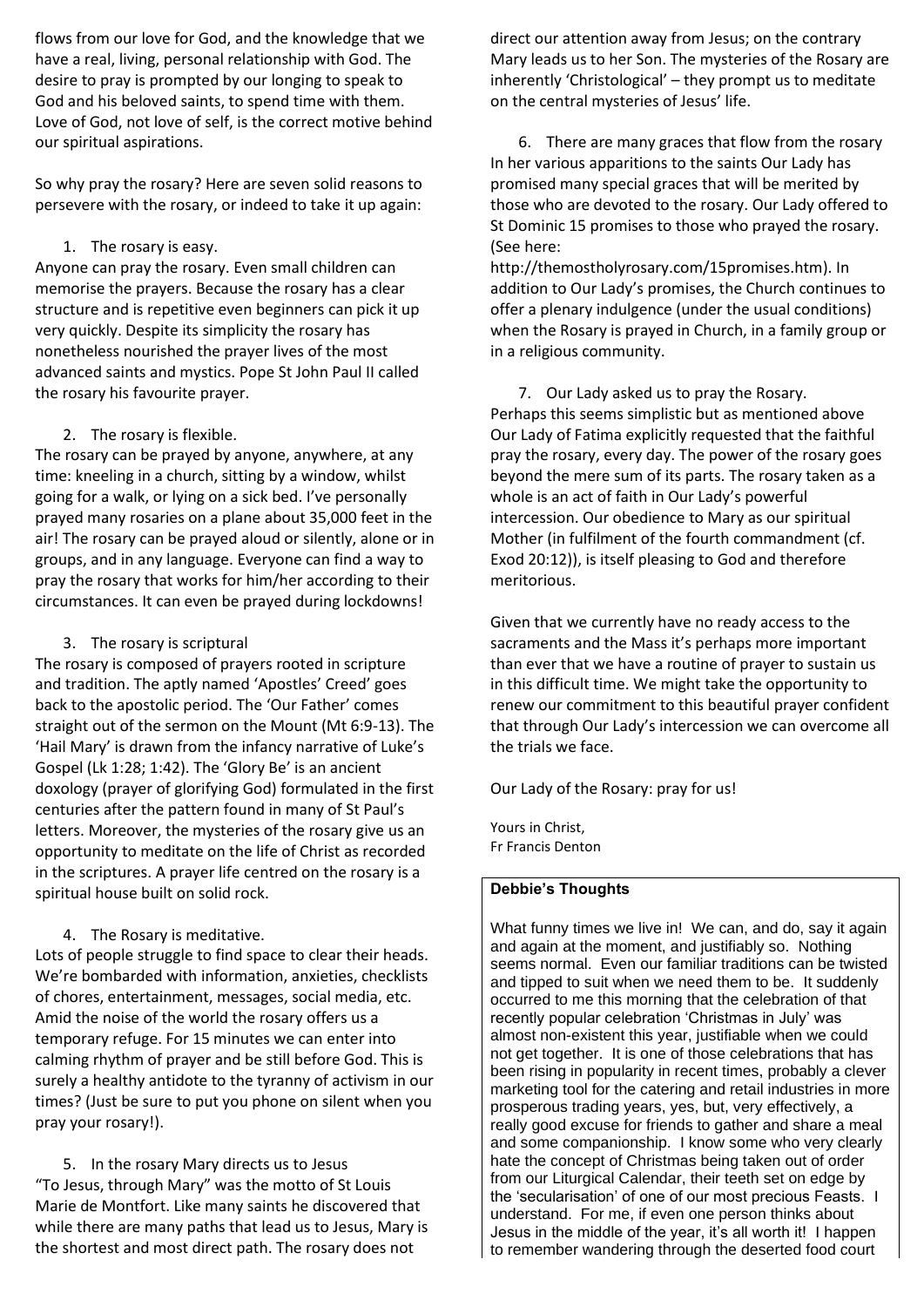at Chirnside Park Shopping Centre on a miserable, cold afternoon last July. I noticed that Bakers Delight had some of their delicious Christmas jam tarts sitting on the counter. No advertising, no fanfare, so I asked. I was told that management had chosen to bake them in July simply to lift the spirits of those experiencing lockdown fatigue. It certainly worked for my family! Thank you Bakers Delight.

We all know what an amazing job our Care Group does in our local area, caring pastorally and physically for so many. Thank you, and may God bless each and every one of you! Amongst their many unsung achievements, most weeks over many years, Care Group members have attended Aurrum and Holmwood Aged Care to be with residents as our parishioners, or Father, have led them in a time of prayer and reflection. Residents gather together in a common room, some in wheel chairs, some walk in themselves. They may be in their 80s, 90s, even 100s, some can hear well, some can't, hearing aids can help, or hinder. Some can see well, others struggle. Some understand English, others catch a word or two. Some love to chatter, others sit quietly, their private thoughts locked away in their hearts. I have led a similar monthly prayer time in Lilydale Aged Care. We listen to familiar hymns together, think about a Gospel account and I encourage those gathered to quietly bring to the Lord those for whom they wish to pray, loved ones from their past, from their present, and yes, even their future great, great, great grandchildren. Some years ago, whilst preparing for such a gathering, I realised that the Gospel of the day was not going to suit the needs of tired retirees. I purposely chose favourite, familiar Gospels from then on, and we have celebrated Christmas 2 to 3 times a year since then! For me personally, our shared prayer has been one of those times when I have most tangibly felt God's presence. The Gospel account of Jesus, Mary and Joseph sharing a stable with animals and angels, drummer boys and shepherds, kings and stars is simply beautiful. Silent Night played at any time of the year brings peace beyond words. I have seen the distinct, obvious effect that this familiar melody has instantly brought to the room and beyond, reflected visibly on the gathered residents' faces. I play the music loud enough for bedridden residents in rooms nearby to hear too. Nursing staff move around the area quietly as they care for those who have chosen not to join us. Religious, non-religious, everyone can hear. No one has ever objected.

Pastoral visitation has been a challenging, confronting, rewarding, intriguing experience for me, one that has taught me much about being flexible and generously reactive to the real needs of real people. One of the tricks of being effectively pastoral is to offer what others actually need or want, not what I think they should have! There is a great difference, and working this out is a process that needs to be learned, tried and tested, it is something that does not necessarily come naturally to all of us. I am sure that the Care Group will agree with me when I say that sometimes I simply don't know what to say or do. At these times, I listen. I still make big mistakes from time to time. We can all follow this lead when it comes to our ministry to others. Each and every one of us is a Pastoral Worker in God's service, for we do not need to be employed to offer to others in their need. Even if we can't leave our own rooms, we are the living presence of Jesus to all we meet, to those we ring, to those we pray for, loved ones and strangers alike. We are their encouragement, their inspiration to keep going, we are

their strength, even when we feel we have little left in the tank ourselves. What a privilege.

# **PARISH PRAYER LIST**

**Recently Deceased:** Bill Howie **Sick:** Babies Emmett, Noah Glen Christie, Tedi and Santi; Roman, Blake Smith, Trish Leahy, John Snell, Abby Sharp, Peter Munro, Megan, Bernie Jansen, Andrew Sharp, John, Glenn, Lyn Francis, Dorothy Barber, Fiona, Annie Preuss, Michelle Ryan, Damian, John, Alison, Heather, Julie Bates, Garry Dettman, Bradley Jordan, Jeanette Henkel, Richard Galbraith, Debbie Huby, Geoff Lucas, Sandra Donkin, Glen, Fred Bullas, Fred Coullas, Evie Gleeson, Indy Dawes, Rade Krstic, Megan Williams, Michael Wood, Jennie, Michael, Margo & Stephen Youngberry, Marie Hammond, John Mulholland, Rhiannon Days, Val Savitt, Ron Garland, Jaz Nueber, James Cooney, Robert, Mary & Gerard Bariola, Tilly Van der Zee, Lydia, Joyce Slattery, Lawrie Field, Annie, Bob Ireland, Val & Michael Christie, Ted & Peter Bowling, Natasha, Mia, James, Richard Adams, Mitchell & Wynn Wilson, Anne A Bateman, Veronica Ireland, Wendy Turner AL ON (Ireland), Lauren, Brooke, Anthony, Laura Baosde Pinto, Michelle, Judy, Annette Fromholtz, John Wray.

**FOR THOSE WHOSE ANNIVERSARIES ARE IN OCTOBER** Michael O'Meara (04.10.80), Vincent Jones (05.10.04), Barbara Smythe (05.10.07), William Howie (07.10.94), Andre Smith (08.10.08), Florence Walker (09.10.07), Sarah Field (12.10.58), Ella Morley (14.10.08), Ronald Stevens (17.10.00), Robbie Ireland Jnr (20.10.90), Angelina Pretto (Mioni) (21.10.00), Shirley O'Meara (22.10.10), Christopher Perry (23.10.01), Jacinta Chandler (24.10.01), Sam Galletti (27.10.13),Betty Ireland (29.10.97), Enid Jarrett (28.10.93), Frank O'Halloran (31.10.12), Filippo Mingerulli, Francesca Bellucci, Anne Ashdown

#### **Columban Calendars 2022**

This year we will trial pre-orders for the Columban Calendars as we were left with quite a few unsold last year. If you wish to order a calendar for next year, please let Debbie know: 0448 664 731. Cost: \$10, estimated delivery November.

#### **Lockdown Light—week six**

*A weekly series bringing 'light' to this time of lockdown …*

Well and truly done with sourdough starters? Not interested in another DIY project? To help fill the void during lockdown, each week we'll suggest some inspiring content to bring 'light' to this difficult time. Pop on the kettle and check out the recommendations below.

## **Podcasts for Christian living**: **The irreplaceable role of parents**

The role of parents cannot be underestimated. And